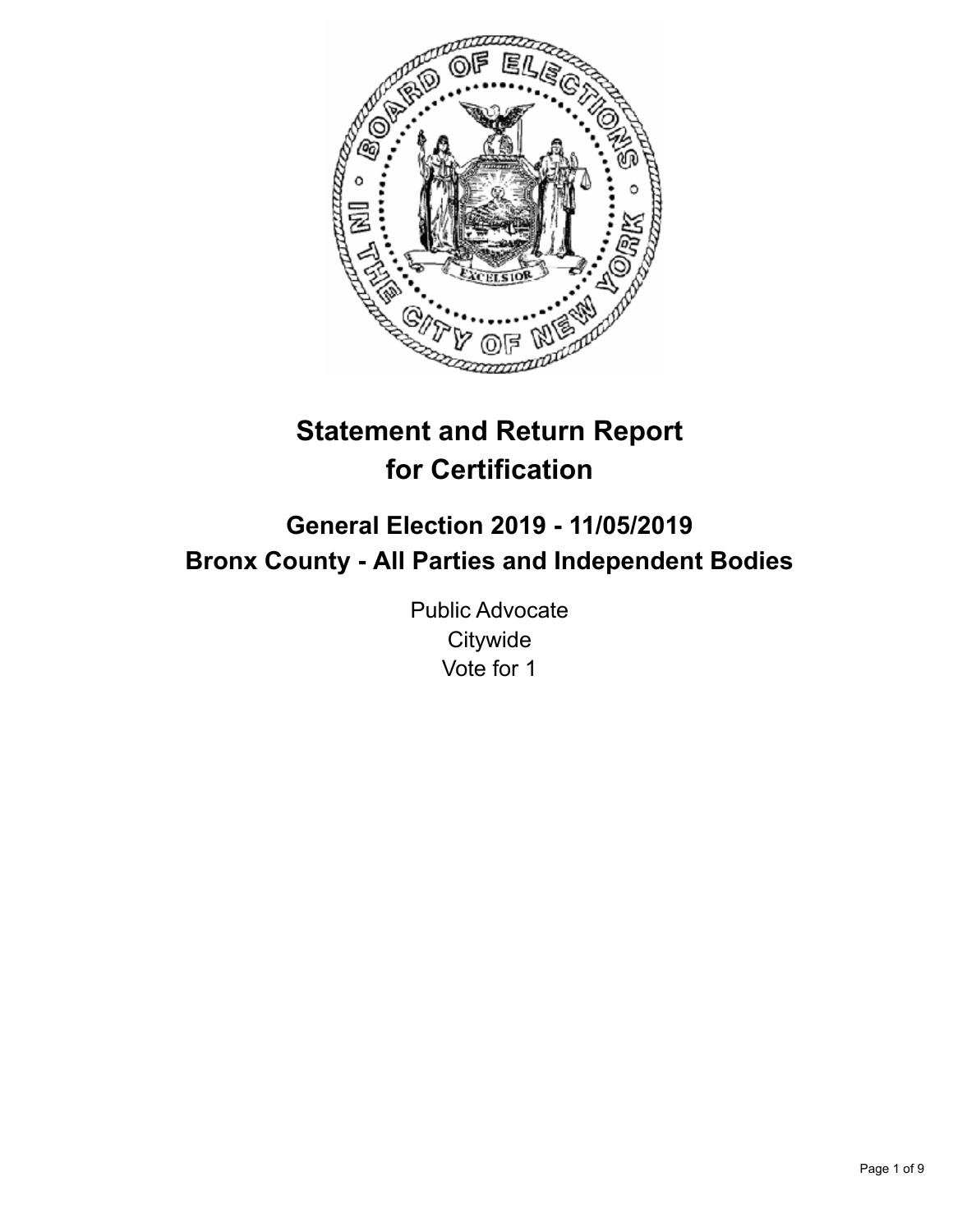

| <b>PUBLIC COUNTER</b>                                    | 8,228 |
|----------------------------------------------------------|-------|
| MANUALLY COUNTED EMERGENCY                               | 0     |
| <b>ABSENTEE / MILITARY</b>                               | 197   |
| <b>AFFIDAVIT</b>                                         | 67    |
| <b>Total Ballots</b>                                     | 8,492 |
| Less - Inapplicable Federal/Special Presidential Ballots | 0     |
| <b>Total Applicable Ballots</b>                          | 8,492 |
| JUMAANE D. WILLIAMS (DEMOCRATIC)                         | 7,658 |
| JOSEPH C. BORELLI (REPUBLICAN)                           | 361   |
| JOSEPH C. BORELLI (CONSERVATIVE)                         | 81    |
| DEVIN BALKIND (LIBERTARIAN)                              | 83    |
| BERNIE SANDERS (WRITE-IN)                                | 1     |
| JEFROY MORRISHOW (WRITE-IN)                              | 1     |
| LORRAINE ALI (WRITE-IN)                                  | 1     |
| <b>MARK FRASIER (WRITE-IN)</b>                           | 1     |
| RUBEN DIAZ (WRITE-IN)                                    | 1     |
| UNATTRIBUTABLE WRITE-IN (WRITE-IN)                       | 6     |
| <b>Total Votes</b>                                       | 8,194 |
| Unrecorded                                               | 298   |

| PUBLIC COUNTER                                           | 6,545 |
|----------------------------------------------------------|-------|
| <b>MANUALLY COUNTED EMERGENCY</b>                        | 0     |
| <b>ABSENTEE / MILITARY</b>                               | 241   |
| <b>AFFIDAVIT</b>                                         | 145   |
| <b>Total Ballots</b>                                     | 6,931 |
| Less - Inapplicable Federal/Special Presidential Ballots | 0     |
| <b>Total Applicable Ballots</b>                          | 6,931 |
| JUMAANE D. WILLIAMS (DEMOCRATIC)                         | 5,958 |
| JOSEPH C. BORELLI (REPUBLICAN)                           | 508   |
| JOSEPH C. BORELLI (CONSERVATIVE)                         | 124   |
| DEVIN BALKIND (LIBERTARIAN)                              | 104   |
| EDGAR CISNEROS (WRITE-IN)                                | 1     |
| RUBEN DIAZ (WRITE-IN)                                    | 1     |
| UNATTRIBUTABLE WRITE-IN (WRITE-IN)                       | 8     |
| <b>Total Votes</b>                                       | 6,704 |
| Unrecorded                                               | 227   |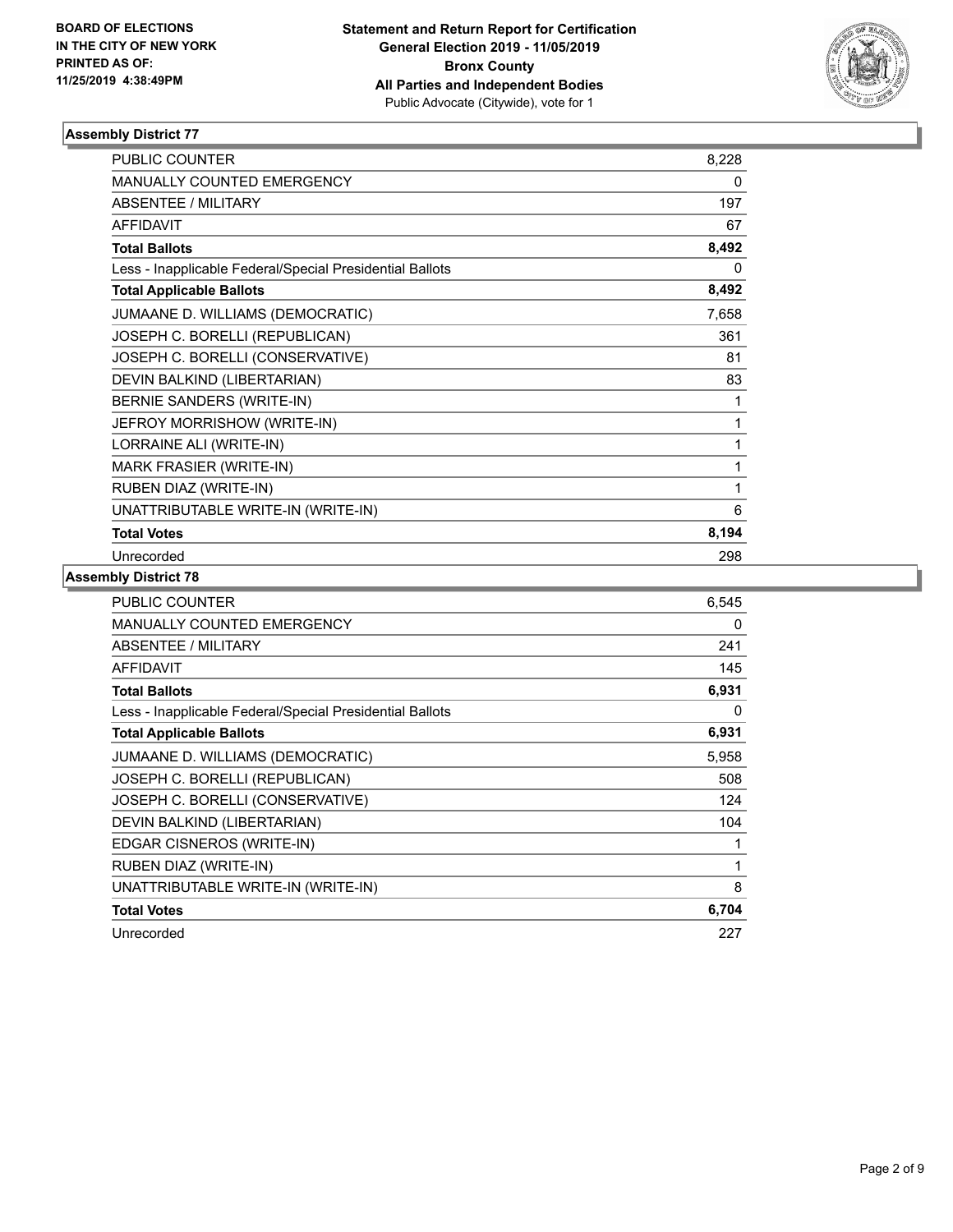

| <b>PUBLIC COUNTER</b>                                    | 8.601          |
|----------------------------------------------------------|----------------|
| <b>MANUALLY COUNTED EMERGENCY</b>                        | 0              |
| <b>ABSENTEE / MILITARY</b>                               | 216            |
| <b>AFFIDAVIT</b>                                         | 83             |
| <b>Total Ballots</b>                                     | 8,900          |
| Less - Inapplicable Federal/Special Presidential Ballots | 0              |
| <b>Total Applicable Ballots</b>                          | 8,900          |
| JUMAANE D. WILLIAMS (DEMOCRATIC)                         | 8,047          |
| JOSEPH C. BORELLI (REPUBLICAN)                           | 342            |
| JOSEPH C. BORELLI (CONSERVATIVE)                         | 109            |
| DEVIN BALKIND (LIBERTARIAN)                              | 91             |
| CAROL ROBINSON (WRITE-IN)                                | 1              |
| FRANCIS JAMES (WRITE-IN)                                 | 1              |
| GLADYS AIDOO (WRITE-IN)                                  | 1              |
| <b>GUSTAVO RIVERA (WRITE-IN)</b>                         | 1              |
| LETITIA JAMES (WRITE-IN)                                 | 1              |
| MICHAEL A BLAKE (WRITE-IN)                               | 1              |
| NURYS LAUREANO (WRITE-IN)                                | 1              |
| RUBEN DIAZ (WRITE-IN)                                    | 1              |
| UNATTRIBUTABLE WRITE-IN (WRITE-IN)                       | $\overline{2}$ |
| <b>Total Votes</b>                                       | 8,599          |
| Unrecorded                                               | 301            |
|                                                          |                |

| <b>PUBLIC COUNTER</b>                                    | 7,914          |
|----------------------------------------------------------|----------------|
| MANUALLY COUNTED EMERGENCY                               | 1              |
| ABSENTEE / MILITARY                                      | 414            |
| <b>AFFIDAVIT</b>                                         | 85             |
| <b>Total Ballots</b>                                     | 8,414          |
| Less - Inapplicable Federal/Special Presidential Ballots | 0              |
| <b>Total Applicable Ballots</b>                          | 8,414          |
| JUMAANE D. WILLIAMS (DEMOCRATIC)                         | 6,543          |
| JOSEPH C. BORELLI (REPUBLICAN)                           | 1,259          |
| JOSEPH C. BORELLI (CONSERVATIVE)                         | 268            |
| DEVIN BALKIND (LIBERTARIAN)                              | 145            |
| BILL DEBLASIO (WRITE-IN)                                 | 1              |
| CHRIS CUOMO (WRITE-IN)                                   | 1              |
| <b>GARRETT LISA (WRITE-IN)</b>                           | 1              |
| ISAAC AMBROSE MOORE (WRITE-IN)                           | 1              |
| NOMIKI KONST (WRITE-IN)                                  | $\overline{2}$ |
| SETH GALINSKY (WRITE-IN)                                 | 1              |
| UNATTRIBUTABLE WRITE-IN (WRITE-IN)                       | 4              |
| WILL HERNANDEZ (WRITE-IN)                                | 1              |
| <b>Total Votes</b>                                       | 8,227          |
| Unrecorded                                               | 187            |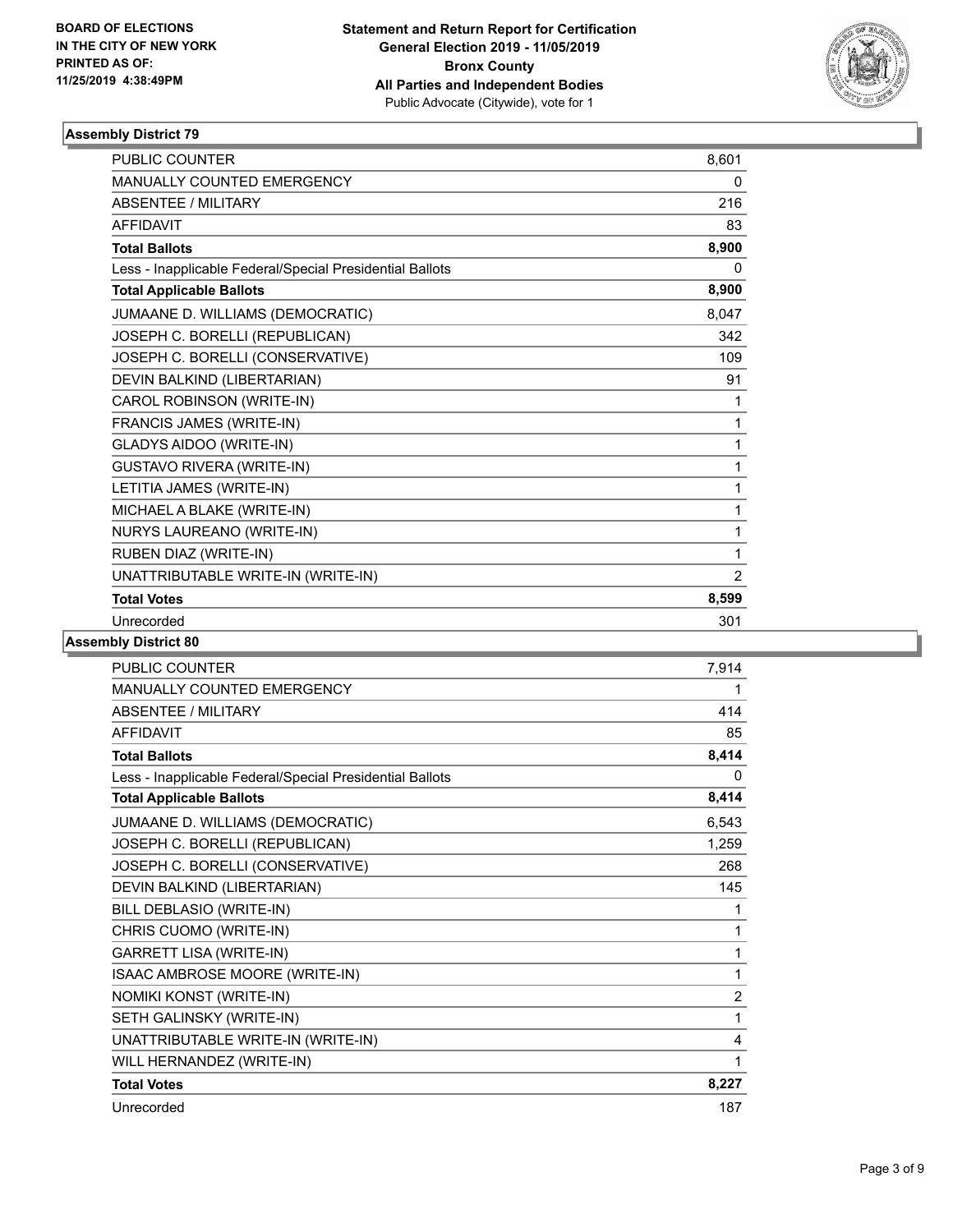

| <b>PUBLIC COUNTER</b>                                    | 12,760   |
|----------------------------------------------------------|----------|
| MANUALLY COUNTED EMERGENCY                               | 0        |
| <b>ABSENTEE / MILITARY</b>                               | 538      |
| <b>AFFIDAVIT</b>                                         | 135      |
| <b>Total Ballots</b>                                     | 13,433   |
| Less - Inapplicable Federal/Special Presidential Ballots | $\Omega$ |
| <b>Total Applicable Ballots</b>                          | 13,433   |
| JUMAANE D. WILLIAMS (DEMOCRATIC)                         | 10,412   |
| JOSEPH C. BORELLI (REPUBLICAN)                           | 1,932    |
| JOSEPH C. BORELLI (CONSERVATIVE)                         | 408      |
| DEVIN BALKIND (LIBERTARIAN)                              | 345      |
| ANNE MILGRAM (WRITE-IN)                                  | 1        |
| EILEEN M CRONIN (WRITE-IN)                               | 2        |
| FRANCK LABOY (WRITE-IN)                                  | 1        |
| <b>GRETA THUNBERG (WRITE-IN)</b>                         | 1        |
| HILLARY RODHAM CLINTON (WRITE-IN)                        | 3        |
| JANET MOCH (WRITE-IN)                                    | 1        |
| JOSHUA R DIAMOND (WRITE-IN)                              | 1        |
| <b>MARK GREEN (WRITE-IN)</b>                             | 1        |
| NATALIE GOMEZ VELEZ (WRITE-IN)                           | 1        |
| ROBERT RIZZUTO (WRITE-IN)                                | 1        |
| UNATTRIBUTABLE WRITE-IN (WRITE-IN)                       | 11       |
| <b>Total Votes</b>                                       | 13,121   |
| Unrecorded                                               | 312      |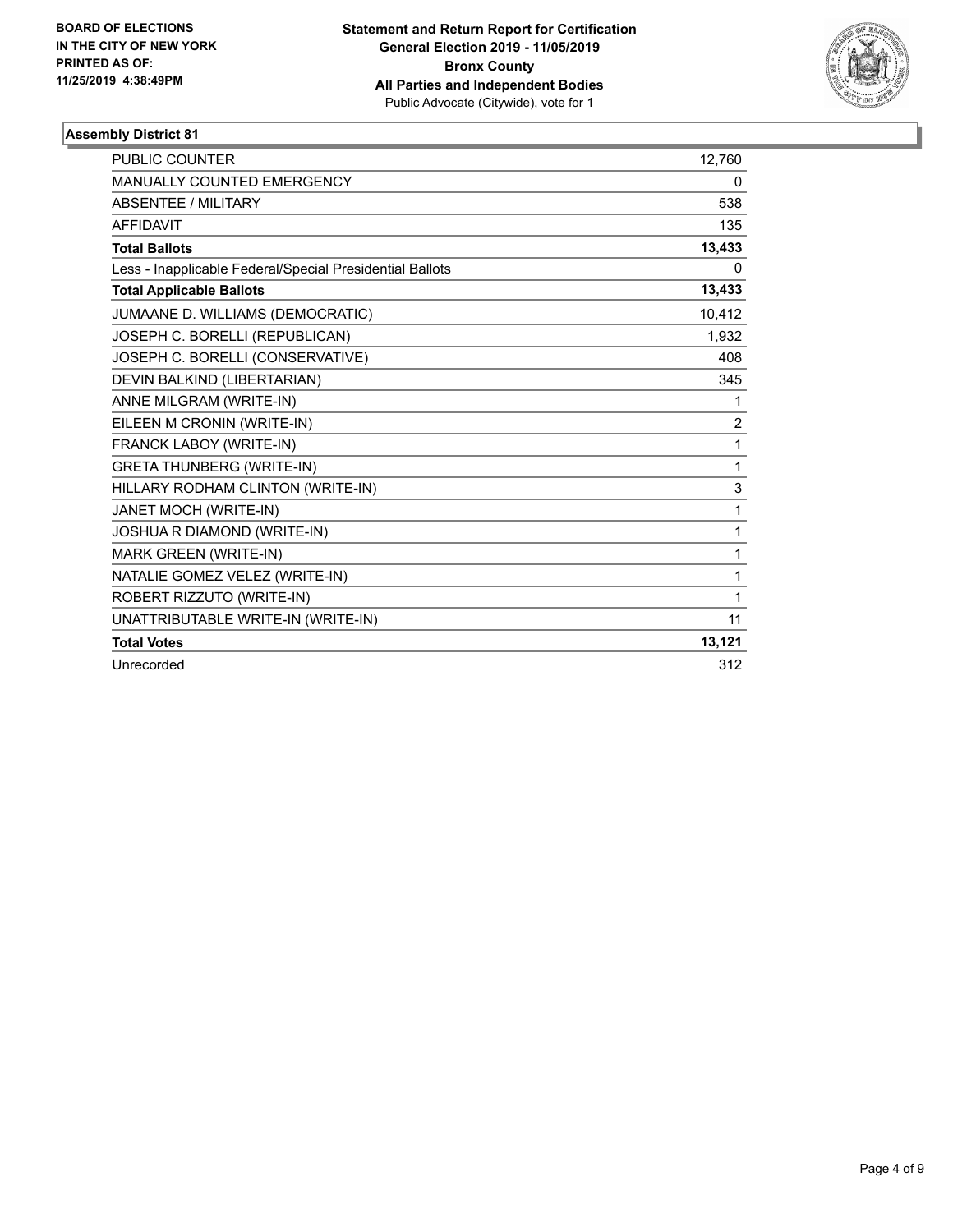

| <b>PUBLIC COUNTER</b>                                    | 13,277         |
|----------------------------------------------------------|----------------|
| MANUALLY COUNTED EMERGENCY                               | 0              |
| <b>ABSENTEE / MILITARY</b>                               | 323            |
| <b>AFFIDAVIT</b>                                         | 93             |
| <b>Total Ballots</b>                                     | 13,693         |
| Less - Inapplicable Federal/Special Presidential Ballots | 0              |
| <b>Total Applicable Ballots</b>                          | 13,693         |
| JUMAANE D. WILLIAMS (DEMOCRATIC)                         | 9,796          |
| JOSEPH C. BORELLI (REPUBLICAN)                           | 2,827          |
| JOSEPH C. BORELLI (CONSERVATIVE)                         | 599            |
| DEVIN BALKIND (LIBERTARIAN)                              | 194            |
| EGIDIO SEMINTELLI (WRITE-IN)                             | 1              |
| HILLARY RODHAM CLINTON (WRITE-IN)                        | 1              |
| HORTENSIA ANDERSON (WRITE-IN)                            | 1              |
| JAMES GONZALEZ (WRITE-IN)                                | 1              |
| JAMES VACCA (WRITE-IN)                                   | 1              |
| RUBEN DIAZ (WRITE-IN)                                    | 1              |
| RUDY GIULIANI (WRITE-IN)                                 | 1              |
| RYEN WOO (WRITE-IN)                                      | 1              |
| STANLEY K SCHLIEN (WRITE-IN)                             | 1              |
| TOM MERRITT (WRITE-IN)                                   | 1              |
| UNATTRIBUTABLE WRITE-IN (WRITE-IN)                       | $\overline{2}$ |
| WILLIAM STANTON (WRITE-IN)                               | 1              |
| <b>Total Votes</b>                                       | 13,429         |
| Unrecorded                                               | 264            |
|                                                          |                |

| <b>PUBLIC COUNTER</b>                                    | 9,715  |
|----------------------------------------------------------|--------|
| <b>MANUALLY COUNTED EMERGENCY</b>                        | 0      |
| <b>ABSENTEE / MILITARY</b>                               | 322    |
| <b>AFFIDAVIT</b>                                         | 101    |
| <b>Total Ballots</b>                                     | 10,138 |
| Less - Inapplicable Federal/Special Presidential Ballots | 0      |
| <b>Total Applicable Ballots</b>                          | 10,138 |
| JUMAANE D. WILLIAMS (DEMOCRATIC)                         | 9,473  |
| JOSEPH C. BORELLI (REPUBLICAN)                           | 330    |
| JOSEPH C. BORELLI (CONSERVATIVE)                         | 90     |
| DEVIN BALKIND (LIBERTARIAN)                              | 74     |
| EDWARD WADSWORTH (WRITE-IN)                              | 1      |
| IJEOMA ONYEKWERE (WRITE-IN)                              | 1      |
| UNATTRIBUTABLE WRITE-IN (WRITE-IN)                       | 4      |
| <b>Total Votes</b>                                       | 9,973  |
| Unrecorded                                               | 165    |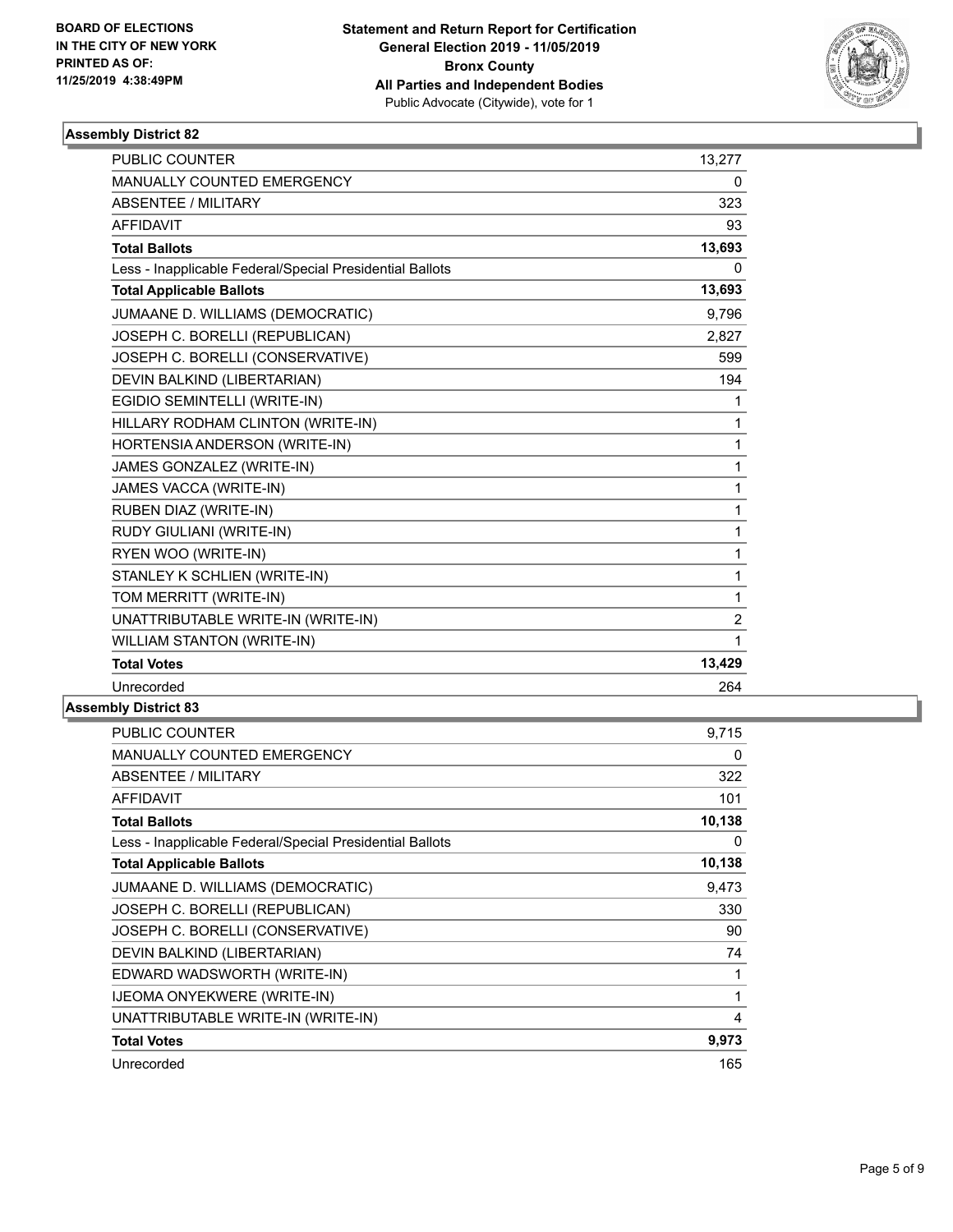

| <b>PUBLIC COUNTER</b>                                    | 6,783        |
|----------------------------------------------------------|--------------|
| <b>MANUALLY COUNTED EMERGENCY</b>                        | 0            |
| <b>ABSENTEE / MILITARY</b>                               | 119          |
| <b>AFFIDAVIT</b>                                         | 98           |
| <b>Total Ballots</b>                                     | 7,000        |
| Less - Inapplicable Federal/Special Presidential Ballots | 0            |
| <b>Total Applicable Ballots</b>                          | 7,000        |
| JUMAANE D. WILLIAMS (DEMOCRATIC)                         | 6,216        |
| JOSEPH C. BORELLI (REPUBLICAN)                           | 350          |
| JOSEPH C. BORELLI (CONSERVATIVE)                         | 113          |
| DEVIN BALKIND (LIBERTARIAN)                              | 63           |
| ANGEL VEGA (WRITE-IN)                                    | 1            |
| CAMILLE DELICES (WRITE-IN)                               | 1            |
| HESHAM EL-MELIGY (WRITE-IN)                              | $\mathbf{1}$ |
| UNATTRIBUTABLE WRITE-IN (WRITE-IN)                       | 13           |
| <b>Total Votes</b>                                       | 6,758        |
| Unrecorded                                               | 242          |

| PUBLIC COUNTER                                           | 6,820 |
|----------------------------------------------------------|-------|
| <b>MANUALLY COUNTED EMERGENCY</b>                        | 0     |
| ABSENTEE / MILITARY                                      | 137   |
| AFFIDAVIT                                                | 57    |
| <b>Total Ballots</b>                                     | 7,014 |
| Less - Inapplicable Federal/Special Presidential Ballots | 0     |
| <b>Total Applicable Ballots</b>                          | 7,014 |
| JUMAANE D. WILLIAMS (DEMOCRATIC)                         | 6,287 |
| JOSEPH C. BORELLI (REPUBLICAN)                           | 357   |
| JOSEPH C. BORELLI (CONSERVATIVE)                         | 78    |
| DEVIN BALKIND (LIBERTARIAN)                              | 90    |
| HORTENSIA ANDERSON (WRITE-IN)                            | 2     |
| UNATTRIBUTABLE WRITE-IN (WRITE-IN)                       | 3     |
| <b>Total Votes</b>                                       | 6,817 |
| Unrecorded                                               | 197   |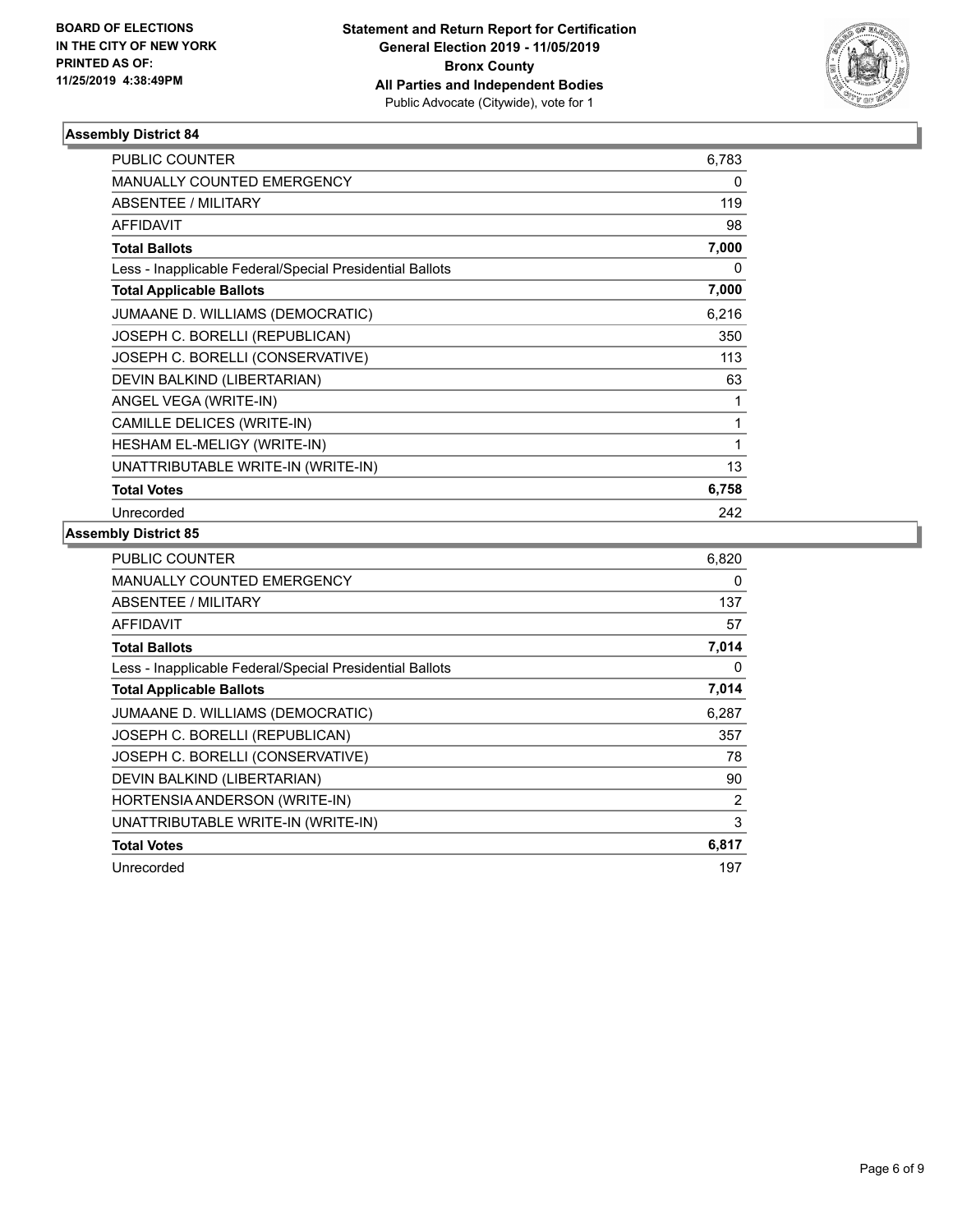

| <b>PUBLIC COUNTER</b>                                    | 4,959 |
|----------------------------------------------------------|-------|
| <b>MANUALLY COUNTED EMERGENCY</b>                        | 0     |
| <b>ABSENTEE / MILITARY</b>                               | 109   |
| <b>AFFIDAVIT</b>                                         | 67    |
| <b>Total Ballots</b>                                     | 5,135 |
| Less - Inapplicable Federal/Special Presidential Ballots | 0     |
| <b>Total Applicable Ballots</b>                          | 5,135 |
| JUMAANE D. WILLIAMS (DEMOCRATIC)                         | 4,613 |
| JOSEPH C. BORELLI (REPUBLICAN)                           | 233   |
| JOSEPH C. BORELLI (CONSERVATIVE)                         | 50    |
| DEVIN BALKIND (LIBERTARIAN)                              | 54    |
| <b>GUSTAVO RIVERA (WRITE-IN)</b>                         |       |
| <b>JAMES O'DONNELL (WRITE-IN)</b>                        | 1     |
| UNATTRIBUTABLE WRITE-IN (WRITE-IN)                       | 2     |
| <b>Total Votes</b>                                       | 4,954 |
| Unrecorded                                               | 181   |

| <b>PUBLIC COUNTER</b>                                    | 8,028 |
|----------------------------------------------------------|-------|
| <b>MANUALLY COUNTED EMERGENCY</b>                        | 0     |
| <b>ABSENTEE / MILITARY</b>                               | 148   |
| <b>AFFIDAVIT</b>                                         | 119   |
| <b>Total Ballots</b>                                     | 8,295 |
| Less - Inapplicable Federal/Special Presidential Ballots | 0     |
| <b>Total Applicable Ballots</b>                          | 8,295 |
| JUMAANE D. WILLIAMS (DEMOCRATIC)                         | 7,267 |
| JOSEPH C. BORELLI (REPUBLICAN)                           | 567   |
| JOSEPH C. BORELLI (CONSERVATIVE)                         | 112   |
| DEVIN BALKIND (LIBERTARIAN)                              | 109   |
| ANGELA LAQUER (WRITE-IN)                                 | 1     |
| ANTHONY BECKFORD (WRITE-IN)                              | 1     |
| <b>BARACK OBAMA (WRITE-IN)</b>                           | 1     |
| HIPOLITO BAEZ (WRITE-IN)                                 | 1     |
| JAMES LANE (WRITE-IN)                                    | 1     |
| JILLIAN OSERE - SUAREZ (WRITE-IN)                        | 1     |
| RANDALL WILTZ (WRITE-IN)                                 | 1     |
| SETH GALINSKY (WRITE-IN)                                 | 1     |
| UNATTRIBUTABLE WRITE-IN (WRITE-IN)                       | 4     |
| <b>Total Votes</b>                                       | 8,067 |
| Unrecorded                                               | 228   |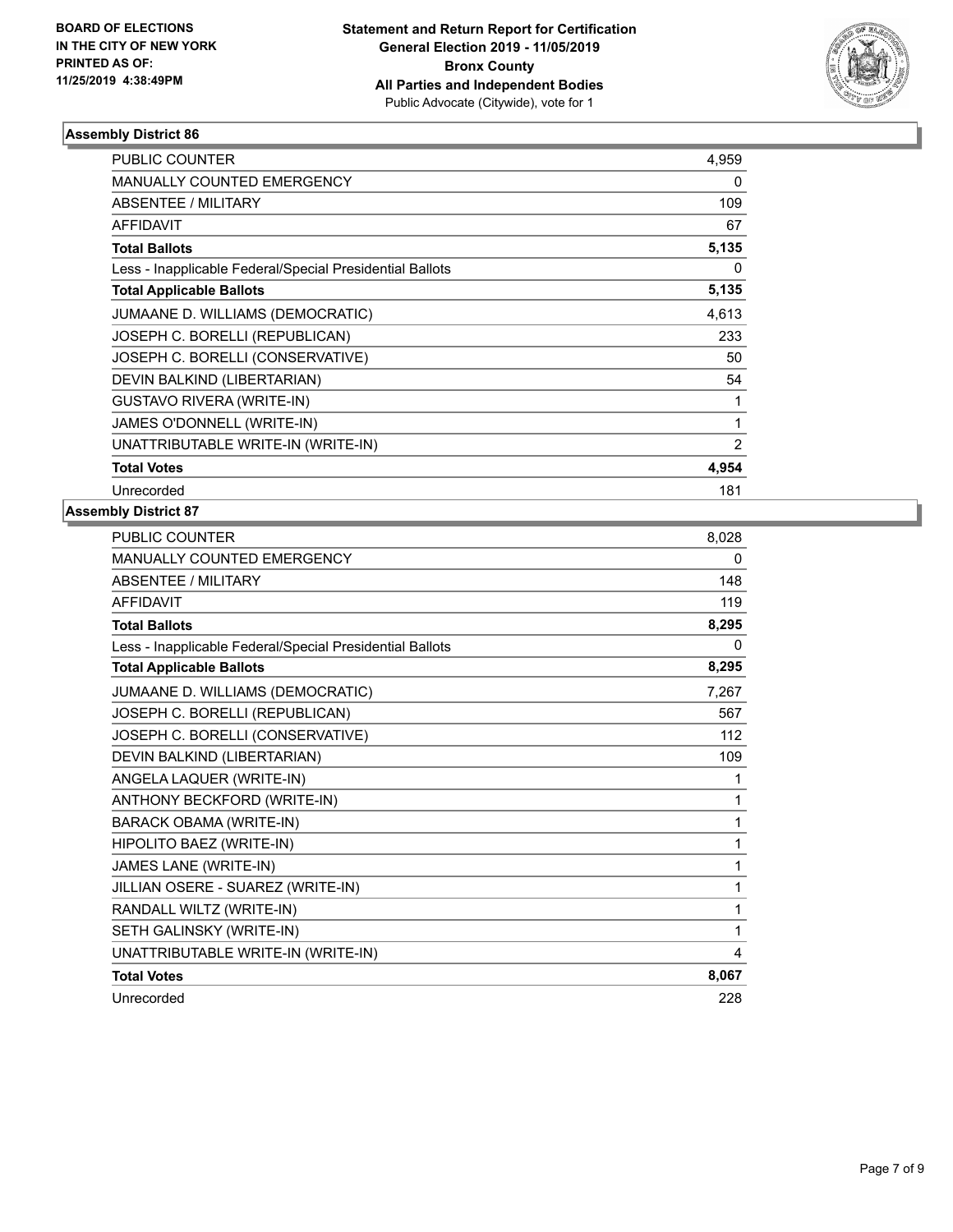

# **Total for Public Advocate (Citywide) - Bronx County**

| PUBLIC COUNTER                                           | 93,630 |
|----------------------------------------------------------|--------|
| <b>MANUALLY COUNTED EMERGENCY</b>                        | 1.     |
| ABSENTEE / MILITARY                                      | 2,764  |
| AFFIDAVIT                                                | 1,050  |
| <b>Total Ballots</b>                                     | 97,445 |
| Less - Inapplicable Federal/Special Presidential Ballots | 0      |
| <b>Total Applicable Ballots</b>                          | 97,445 |
| JUMAANE D. WILLIAMS (DEMOCRATIC)                         | 82,270 |
| JOSEPH C. BORELLI (REPUBLICAN)                           | 9,066  |
| JOSEPH C. BORELLI (CONSERVATIVE)                         | 2,032  |
| DEVIN BALKIND (LIBERTARIAN)                              | 1,352  |
| ANGEL VEGA (WRITE-IN)                                    | 1      |
| ANGELA LAQUER (WRITE-IN)                                 | 1      |
| ANNE MILGRAM (WRITE-IN)                                  | 1      |
| ANTHONY BECKFORD (WRITE-IN)                              | 1      |
| <b>BARACK OBAMA (WRITE-IN)</b>                           | 1      |
| <b>BERNIE SANDERS (WRITE-IN)</b>                         | 1      |
| BILL DEBLASIO (WRITE-IN)                                 | 1      |
| CAMILLE DELICES (WRITE-IN)                               | 1      |
| CAROL ROBINSON (WRITE-IN)                                | 1      |
| CHRIS CUOMO (WRITE-IN)                                   | 1      |
| EDGAR CISNEROS (WRITE-IN)                                | 1      |
| EDWARD WADSWORTH (WRITE-IN)                              | 1      |
| EGIDIO SEMINTELLI (WRITE-IN)                             | 1      |
| EILEEN M CRONIN (WRITE-IN)                               | 2      |
| FRANCIS JAMES (WRITE-IN)                                 | 1      |
| FRANCK LABOY (WRITE-IN)                                  | 1      |
| GARRETT LISA (WRITE-IN)                                  | 1      |
| GLADYS AIDOO (WRITE-IN)                                  | 1      |
| <b>GRETA THUNBERG (WRITE-IN)</b>                         | 1      |
| <b>GUSTAVO RIVERA (WRITE-IN)</b>                         | 2      |
| HESHAM EL-MELIGY (WRITE-IN)                              | 1      |
| HILLARY RODHAM CLINTON (WRITE-IN)                        | 4      |
| HIPOLITO BAEZ (WRITE-IN)                                 | 1      |
| HORTENSIA ANDERSON (WRITE-IN)                            | 3      |
| IJEOMA ONYEKWERE (WRITE-IN)                              | 1      |
| ISAAC AMBROSE MOORE (WRITE-IN)                           | 1      |
| JAMES GONZALEZ (WRITE-IN)                                | 1      |
| JAMES LANE (WRITE-IN)                                    | 1      |
| JAMES O'DONNELL (WRITE-IN)                               | 1      |
| JAMES VACCA (WRITE-IN)                                   | 1      |
| JANET MOCH (WRITE-IN)                                    | 1      |
| JEFROY MORRISHOW (WRITE-IN)                              | 1      |
| JILLIAN OSERE - SUAREZ (WRITE-IN)                        | 1      |
| JOSHUA R DIAMOND (WRITE-IN)                              | 1      |
| LETITIA JAMES (WRITE-IN)                                 | 1      |
|                                                          |        |